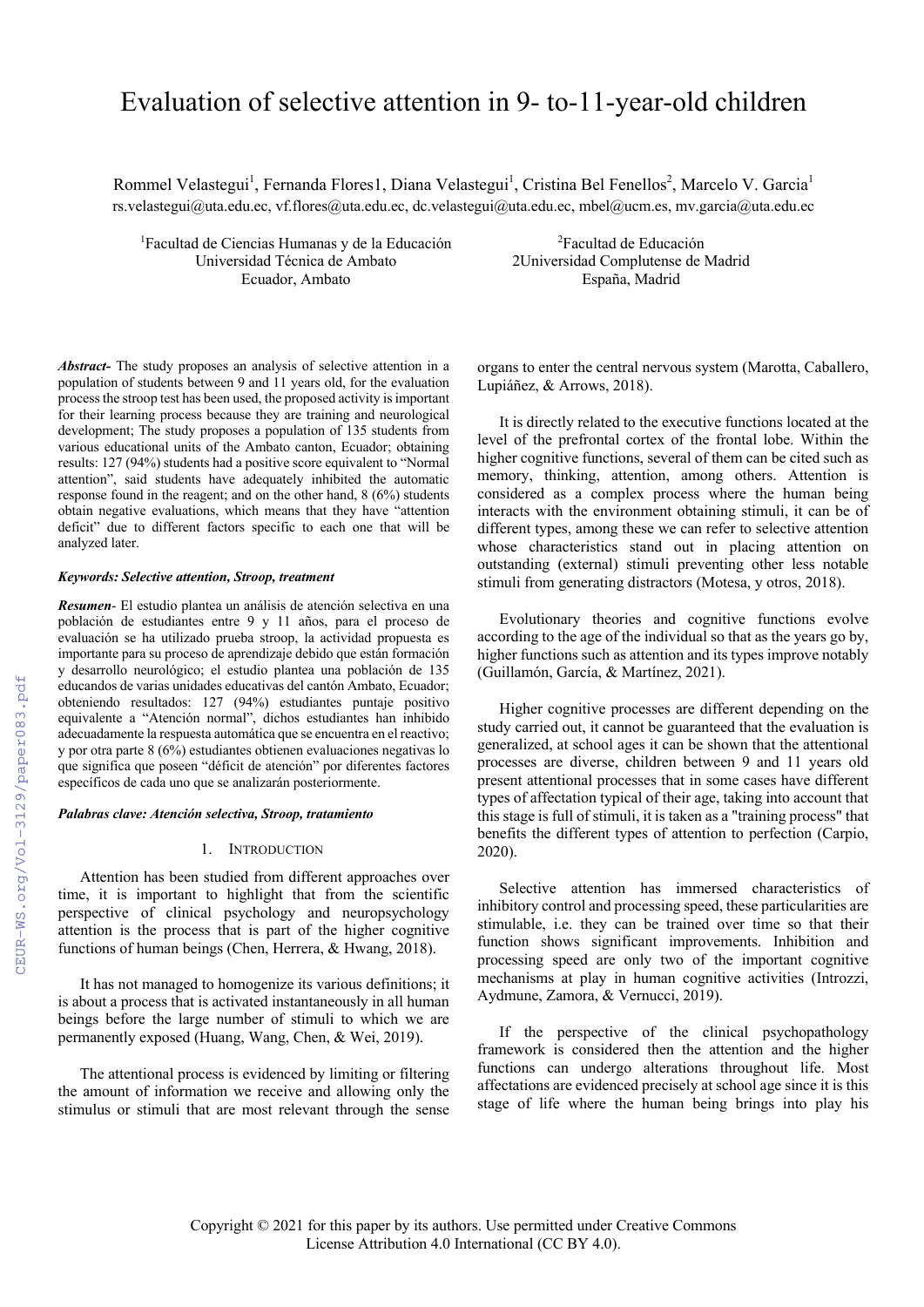attentional skills to be able to abstract external information that allows him to acquire new knowledge (Wray, y otros, 2017).

A large part of children's attentional problems is related to the learning processes to which they are subjected within the school system (Lagos, Pizarro, & Fuentes, 2019).

When focusing the theory on the brain, it is necessary to emphasize that it is conceived as an integral structure since it brings as a whole, its different cortexes and various divisions participate in each of the processes that the system performs, although it is also true that according to the function that is performed, some areas will take more prominence than others.

Within the neuropsychological bases of attention, it should be noted that this higher function and its different types rely on the functioning of several important brain structures such as the ascending reticular activating system, also known as ARAS, this system is defined in an elementary way, the most basic level to initiate the attentional process, seeing it from the perspective that to be able to pay attention to a stimulus requires that our whole system be ready to perceive. Tone and wakefulness, which are indispensable aspects in the higher cognitive processes, including attention, allow the system - the body - to maintain a state of alertness, which causes it to be receptive to stimulation and preparation, thus allowing it to provide a correct response (Portellano, 2019).

The reticular formation, located in the brain stem, has connections with most of the regions of the cortex and is responsible for maintaining the level of alertness.

The superior colliculi located in the midbrain participate in the changes of attentional stimuli related to visual stimuli, the superior colliculi favor the focus of attention to new places or objects by controlling eye movements responsible for bringing peripheral stimuli to the visual area.

The basal ganglia are a formation of subcortical nuclei surrounding the thalamus, the most prominent is the caudate followed by the putamen and the globus pallidus located between the thalamus and the insula. Their function is motor, they are activated in selection, perception, and responses.

The pulvinar nucleus of the thalamus receives almost all sensory stimuli entering the system, from which they are forwarded to different parts of the brain.

The cingulate cortex integrates all this information with emotion and helps to select an appropriate response (Ardila, 2020).

Due to these important contributions of different researches and the lack of studies aimed purely at children's evidence, it was proposed to analyze selective attention in infants between 9 and 11 years old by evaluating the speed of processing and inhibition to performance in a task. For this purpose, a Stroop test was administered to evaluate the ability to classify information from the environment and to react selectively to it.

# 2. CONTEXT

The research is necessary because there are limited scientific works on this subject, even more so when an excellent number of attention evaluations are handled through the Stroop test, considering that the data obtained from the study population are in the school stage where learning problems stand out and are generally linked to this type of difficulties.

Finally, by identifying the attentional alterations of the students, based on the use of the psychological instrument, it will be possible to diagnose therapeutic processes that reinforce the deficiencies found in 9-to-11-year-old students.

#### 3. DESCRIPTION

## 3.1. Design and population

In this study, 135 students of nine, ten, and eleven years old participated. The sample was not calculated and therefore the test was applied to the entire population. The participants belonged to several schools in Ambato, Ecuador. The test was applied during the first partial of the second semester of the school year 2020.

The following inclusion criteria were considered: (i) voluntary participation in the study; (ii) belong to the population group of 9 to 11 years old; (iii) area of operation - in Ambato; and (iv) students should not present special needs.

3.2. Data collection instrument

The color and word Stroop test, CITAR, was used; the evaluation of the test was done individually, the duration time took approximately 300 seconds for each student; the evaluation contains three sheets of A4 paper size, each of them containing 100 items distributed with five columns of 20 items each.

The slides are presented as follows: (i) Words (P), consisting of the words RED, GREEN and BLUE randomly ordered; all words were printed in black ink. It is not allowed to print two repeated words in the same column. (ii) Colors (C), consisting of four X's "XXXX" printed in blue, green, red. It is not allowed to print the same color twice in the same column and the printing order is different from the first sheet; (iii) Word-Color (PC) which contains words from the first sheet in the colors of the second sheet. The color and the word must not coincide in any case with the color of the ink; therefore, the student must only mention the color of the ink.

With the results obtained, we must apply scales to compare the equivalence; however, in this case, we obtain the raw result.

## 3.3. Individual evaluation

Once the evaluator has verified the availability of the necessary resources for the application of the test, the following instructions should be taken into consideration: (i) to present the P, C, and PC sheets to the evaluated student; (ii) the sheets are presented in front of the evaluated student on a flat surface; (iii) the evaluated student may not turn the sheet more than  $45^\circ$  to the right or left, likewise he/she is not allowed to lift or separate the sheet from the surface where it was placed; (iv) the third page must be located in the same position as the second page; and, (v) covering any sheet is not allowed.

3.4. Puntuation T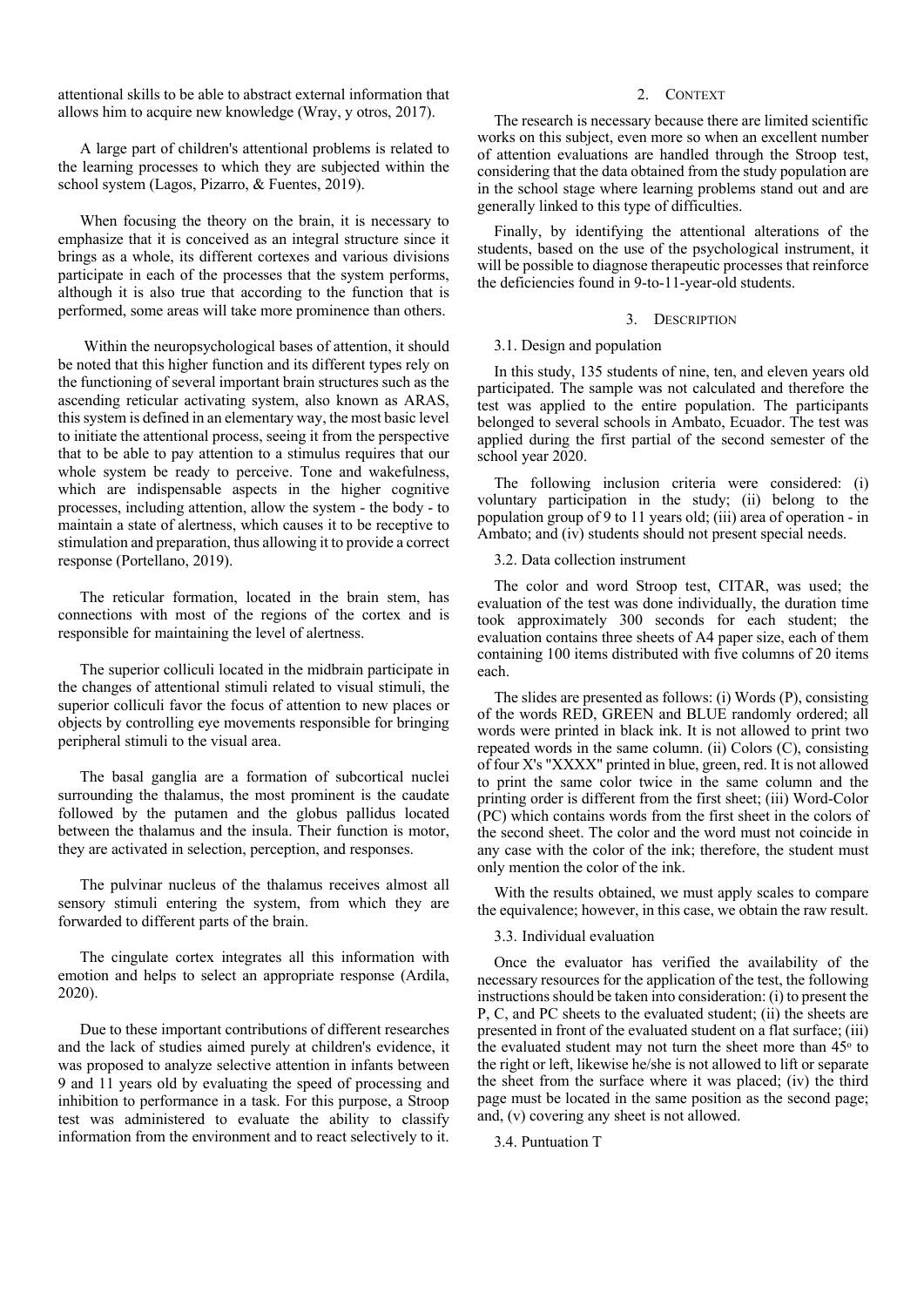Once the individual evaluation process was completed, we proceeded to perform the T-score, which consists of the following steps:

(a) P: It is the result of the correct number of words read on the first sheet; C: is the result of the correct number of items named on the second color sheet; and, PC is the result of items correctly named on the third sheet. The errors made do not score.

(b) For our study population (students from 9 to 11 years old) the raw score is considered, that is, the number of correct answers reads and named.

(c) Then we proceed to calculate PC' (estimated PC) according to the following formula:

$$
PC' = \frac{P * C}{P + C}
$$

(d) Then the Interference is calculated by applying the following equation:

$$
Interference = PC - PC'
$$

(e) The interference value will serve to make a relationship with the scales and find the T-Score, the transformation scales are found in Table 1. .

| $\boldsymbol{P}$ | $\mathcal{C}_{0}^{0}$ | PC | Interference   | Puntuation T |
|------------------|-----------------------|----|----------------|--------------|
| 168              | 125                   | 75 | 30             | 80           |
| 164              | 122                   | 73 | 28             | 78           |
| 160              | 119                   | 71 | 26             | 76           |
| 156              | 116                   | 69 | 24             | 74           |
| 152              | 113                   | 67 | 22             | 72           |
| 148              | 110                   | 65 | 20             | 70           |
| 144              | 107                   | 63 | 18             | 68           |
| 140              | 104                   | 61 | 16             | 66           |
| 136              | 101                   | 59 | 14             | 64           |
| 132              | 98                    | 57 | 12             | 62           |
| 128              | 95                    | 55 | 10             | 60           |
| 124              | 92                    | 53 | 8              | 58           |
| 120              | 89                    | 51 | 6              | 56           |
| 116              | 86                    | 49 | $\overline{4}$ | 54           |
| 112              | 83                    | 47 | $\overline{c}$ | 52           |
| 108              | 80                    | 45 | $\overline{0}$ | 50           |
| 104              | 77                    | 43 | $-2$           | 48           |
| 100              | 74                    | 41 | $-4$           | 46           |
| 96               | 71                    | 39 | $-6$           | 44           |
| 92               | 68                    | 37 | $-8$           | 42           |
| 88               | 65                    | 35 | $-10$          | 40           |
| 84               | 62                    | 33 | $-12$          | 38           |
| 80               | 59                    | 31 | $-14$          | 36           |
| 76               | 56                    | 29 | $-16$          | 34           |
| 72               | 53                    | 27 | $-18$          | 32           |
| 68               | 50                    | 25 | $-20$          | 30           |
| 64               | 47                    | 23 | $-22$          | 28           |
| 60               | 44                    | 21 | $-24$          | 26           |
| 56               | 41                    | 19 | $-26$          | 24           |
| $\overline{52}$  | 38                    | 17 | $-28$          | 22           |
| 48               | $\overline{35}$       | 15 | $-30$          | 20           |

*Table 1. Stroop test scales*

# 3.5. Consolidation and analysis of information

Finally, once the evaluation of 135 students had been carried out, and the values of P, C, PA had been obtained, the information was consolidated in an Excel spreadsheet to obtain the values of PA', Interference and T-score. Subsequently, the free software RStudio was used to rule out errors in the values obtained.

### 3.6. Ethical Aspects

Informed consent was applied individually to the parents or representatives of each student. During the socialization, the purpose of the study, the safe and confidential handling of the data, as well as the use for academic purposes were made known.

#### 4. RESULTS

Once the Stroop color and word test have been applied, the following results are obtained: (i) interference and (ii) T-score.

# 4.1 Interference results

The interference evaluation according to this test recommends that values lower than "0" are equivalent to "Attention deficit" and higher than "1" are equivalent to "Normal attention"; however, due to the experience in clinical cases in students from 9 to 11 years of age, it was considered that the evaluation of "Interference lower than 10" will be cases for individual analysis and intervention.

Therefore, once the test was applied, the results obtained in the study population are in the range from -14 to 18; the negative evaluations, considering the proposed range, indicate that in the children evolutionary development there is not the same level of selectivity, because they have difficulty in interfering stimuli, they are exposed to certain external stimuli, which is equivalent to "Attention deficit" as shown in Figure 1.



*Figure 1: Interference result, via RStudio*

#### 4.1 T-score results

Once the interference values were obtained, the scale indicated in Table 1 was applied, and values ranging from 36 to 68 were obtained.

Therefore, 127 students (94%) with a positive score equivalent to "Normal attention" have adequately inhibited the automatic response found in the reagent; on the other hand, the negative evaluations have been considered from the raw value of the interference less than or equal to (interference  $= 10$ ) resulting in 8 students (6%) presenting a negative score, which indicates that they have presumably inadequately inhibited the responses, equivalent to an "Attention deficit".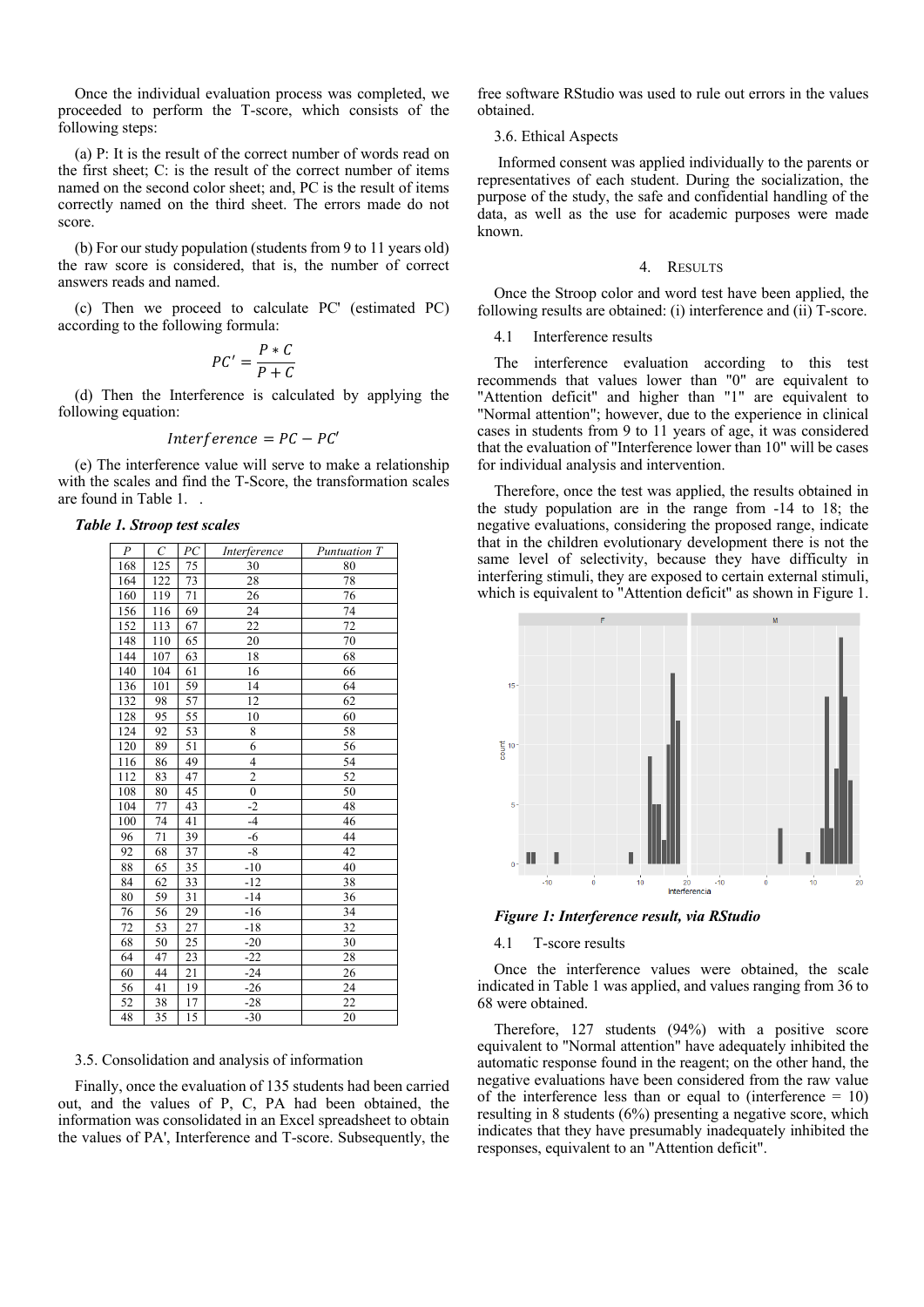If the score is positive, the individual has adequately inhibited the automatic response and, if negative, presumably has inadequately inhibited (always considering that the general population ranges approximately between -10 and 10).



*Figure 2: T-Score Results in RStudio*

In addition, as a final result, Figure 3 shows a comparison between the interference and T score.



*Figure 3: Interference score vs. T-score*

# 5. CONCLUSIONS

From the population of 135 students between 9 and 11 years old, who participated in the project, the following evaluations have been obtained: 99% of the evaluated students obtained positive scores; however, based on the clinical experience of brain development, this percentage obtained should be analyzed by expanding the level of negative interference score so that 94% of positive scores have been obtained which is equivalent to 127 students with a positive score equivalent to "Normal Attention" which means that they have adequately inhibited the automatic response found in the reagent.

The negative evaluations have been considered from the raw value of interference less than or equal to (interference  $= 10$ ) resulting in 8 students presenting a negative score, which indicates that presumably, they have inhibited worse than what would have been expected at the moment of obtaining the scores of the evaluation and it has an equivalence of "Attention deficit" for different factors that later on will be analyzed.

The development of executive functions in general and selective attention, in particular, is irregular among children of the same age group. This is of particular importance when planning educational programs and dealing with the learning difficulties that students may encounter when confronted with educational content.

It can be seen that children between 9 and 11 years old who were subjected to the evaluation of the instrument show different results, some below the norm, which allows us to show that there are some possible shortcomings in selective attention since they have not yet She is mature enough to be able to ignore distracting stimuli.

The initial scores of the children evaluated have standard levels, according to figure 3, and interferences begin to be noticed from the middle of the illustration, so it can be concluded that the children who finished the application first did so correctly denoting that their inhibitory control process and processing speed are in accordance with their age and therefore their evolutionary stage

Children who are from the middle of figure 3, show a greater amount of interferences and their resolution time of the test was longer, which is why it is evident that their selective attention process has not yet managed to specify their processes of inhibitory control and processing speed does not mean that they are wrong, but rather that these processes are possibly a little "delayed" with respect to their age and evolutionary stage.

# ACKNOWLEDGMENTS

The authors would like to thank the Universidad Técnica de Ambato (UTA) and the Directorate for Research and Development (DIDE) for their support for the successful execution of this work through the research project entitled "Enhancement of executive functions through a brain training and mediated learning program. To the Universidad Complutense de Madrid for their collaboration.

A posthumous tribute to Ph.D. Paúl Santiago Pullas Tapia who was the initial coordinator of the research project and promoted with his unparalleled leadership the creation and development of educational and scientific activities in favor of the Ecuadorian youth, so that from heaven he may guide us on the path of truth and honesty.

### **REFERENCES**

- Ardila, A. (2020). COVID-19 Pandemic: A Neurological Perspective. *Cureus*, 64-78.
- Carpio, B. (2020). Desarrollo de la atención selectiva a través del juego en estudiantes de educación superior. *Comunic@cción*, 131-141.
- Chen, M., Herrera, F., & Hwang, K. (2018). Cognitive Computing: Architecture, Technologies and Intelligent Applications. *IEEE Access*, 19774 - 19783. doi:10.1109/ACCESS.2018.2791469.
- Guillamón, A., García, E., & Martínez, H. (2021). Ejercicio físico aeróbico y atención selectiva en escolares de educación primaria. *Retos*, 421-428.